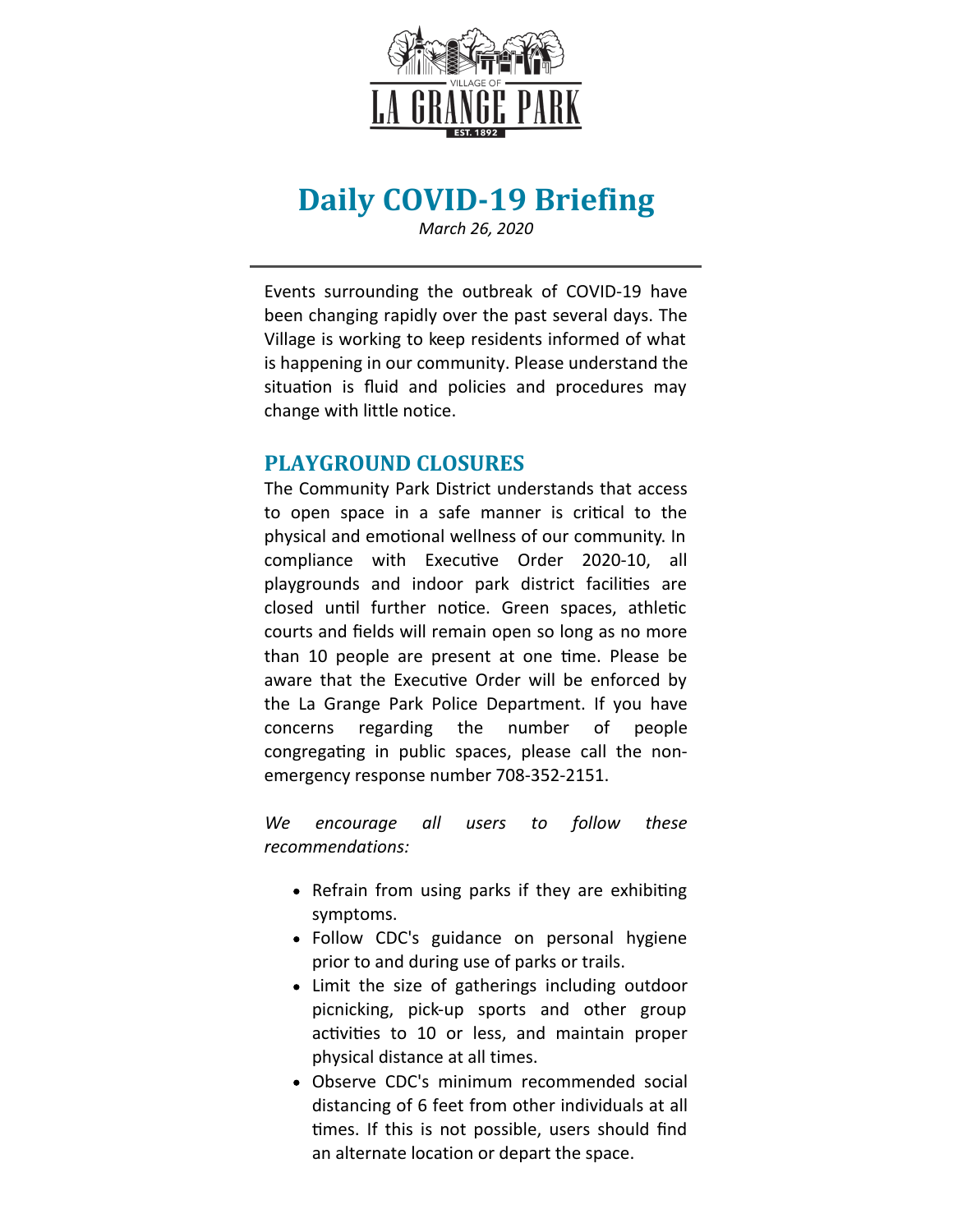## **COOK COUNTY FOREST PRESERVE CLOSURES**

Due to concerns associated with the COVID-19, the Forest Preserves of Cook County is cancelling all public events, volunteer activities and permitted events, and closing some locations *(including all public restrooms, nature centers, campgrounds, nature play areas, permit offices and the Swallow Cliff Stairs)* through **May 11**.

While many Forest Preserves sites remain open as a resource for fresh air, exercise and access to nature,the District asks visitors to follow their visitor [precautions](https://fpdcc.com/coronavirus-disease-covid-19-events-locations-precautions/#precautions) to ensure your visit to a preserve or time on the trail is as safe as possible. [Click](https://fpdcc.com/coronavirus-disease-covid-19-events-locations-precautions/) here for the latest information on whether a site is open to the public. The Forest Preserve District reminds visitors to:

- Use Centers for Disease Control & Prevention (CDC) guidelines on hygiene before, during and after your visit:
	- Do not visit the forest preserves if you are sick or experiencing symptoms.
	- Wash your hands before and after visiting.
	- Carry and use hand sanitizer if you touch surfaces like handrails.
	- Cover your coughs and sneezes (preferably with a disposable tissue).
- Keep a minimum distance of six feet from other trail users at all times.
- **Warn others on the trail of your presence and step off the trail when necessary to maintain six feet of distance.**
- Bring your own food and water-do not use drinking fountains or water pumps.
- Carry any trash out with you, particularly used tissues or food wrappers.

### **WANT TO HELP? HERE'S HOW**

#### **Sew Masks for Health Care Workers**

Joann Fabrics has free mask sewing kits available and anyone can take as many as they like. Once the masks are completed, they can be returned to Joann's *and*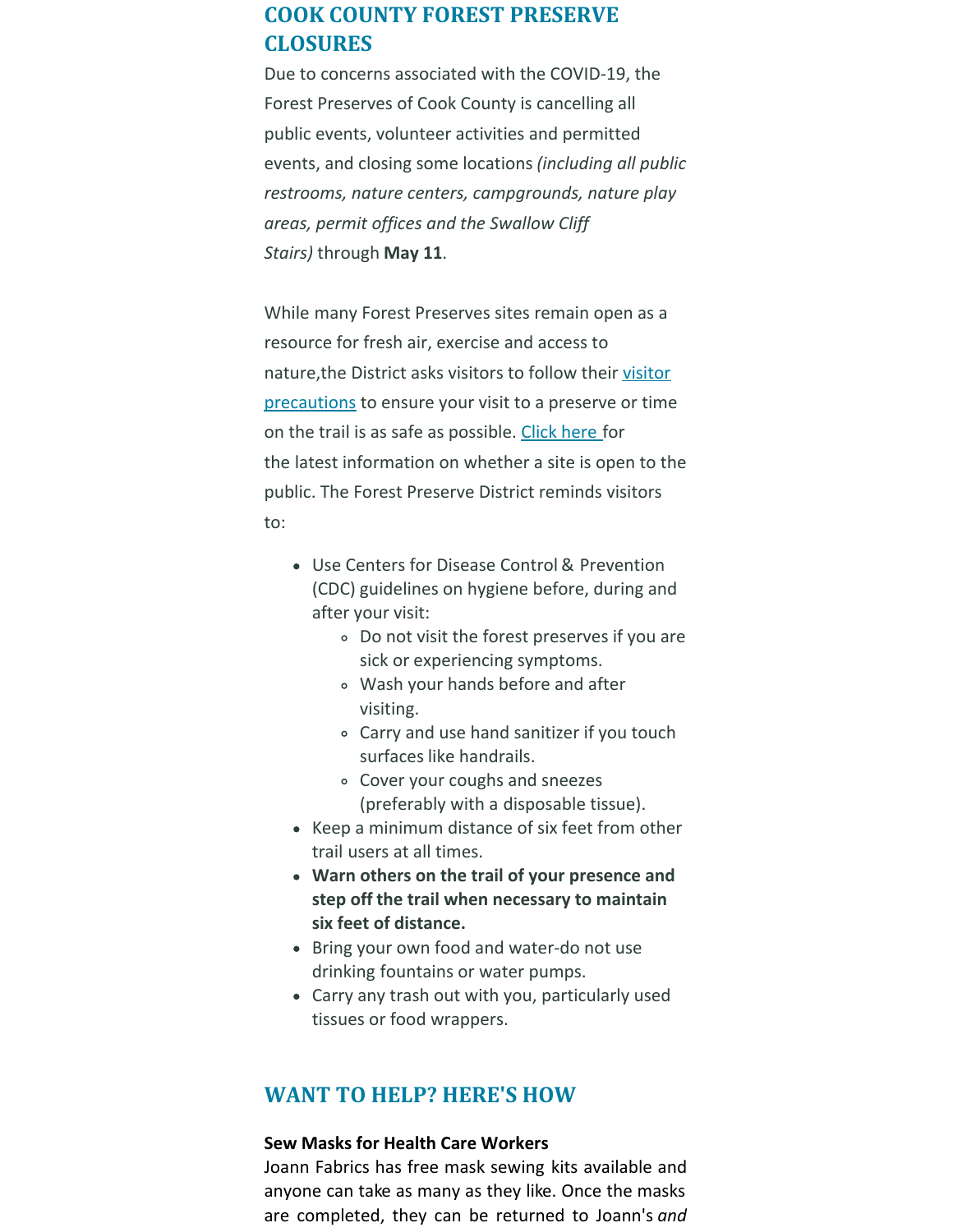*Joann's will distribute them to the area hospitals.* To view the program online, click [here](https://www.joann.com/make-to-give-response/).

#### **Donate to Plymouth Place Pantry**

Plymouth place has over 100 CNA's, therapists, dietary, hospitality and maintenance employees working 12-hour shits to keep residents at Plymouth Place healthy and safe. Many of these dedicated employees are single parents who are finding it difficult to secure needed food and supplies for their families after a long shift. To support these employees, Plymouth Place has established a pantry to help provide for their employees' families. Plymouth Place is currently looking for donations of non-perishable food and toiletries or monetary donations. If you are able to donate goods, please email your name and address to [PPCommunications@plymouthplace.org](mailto:PPCommunications@plymouthplace.org). Donations may be left on your front porch and a volunteer will come pick them up. If you would like to make a monetary donation, please click [here.](https://www.plymouthplace.org/giving/) More information on the program can be found [here](https://files.constantcontact.com/fac2adf0101/d5adf86d-61dc-4ced-8567-2a8a63da10ad.pdf).

#### **Donate or Volunteer:**

- **Share Food, Share Love Food Pantry** (Brookfield). The Pantry is open every Tuesday from 7:00 p.m to 9:00 p.m and Saturday from 10:00 a.m. to 12:00 p.m. and serves all residents of the Villages of Brookfield, Hodgkins, La Grange Park, Lyons, McCook, North Riverside and Riverside who are in need of food [assistance.](https://www.sharefoodsharelove.com/) Donate or volunteer by clicking here.
- **Interfaith Community Partners**(La Grange) is currently shopping and delivering groceries for people 75 or older in the communities they serve who have no other means to safely get food and household supplies. To request the service or volunteer, call 708-354-9328.
- **Jen's Guest House** (Willow Springs). Prepare and deliver meals free of cost to older adults, families with special needs, disabled individuals, and anyone in need during this difficult time. Currently delivering to: La Grange, La Grange Park, Burr Ridge, Hodgkins, Countryside, Justice, Western Springs, and Lemont. If you are or know a person in need of a meal, please contact Jen's Guesthouse at 708-839-8000 or [dee@jensguesthouse.com](mailto:dee@jensguesthouse.com).
- **Westchester Food Pantry** (Westchester). T he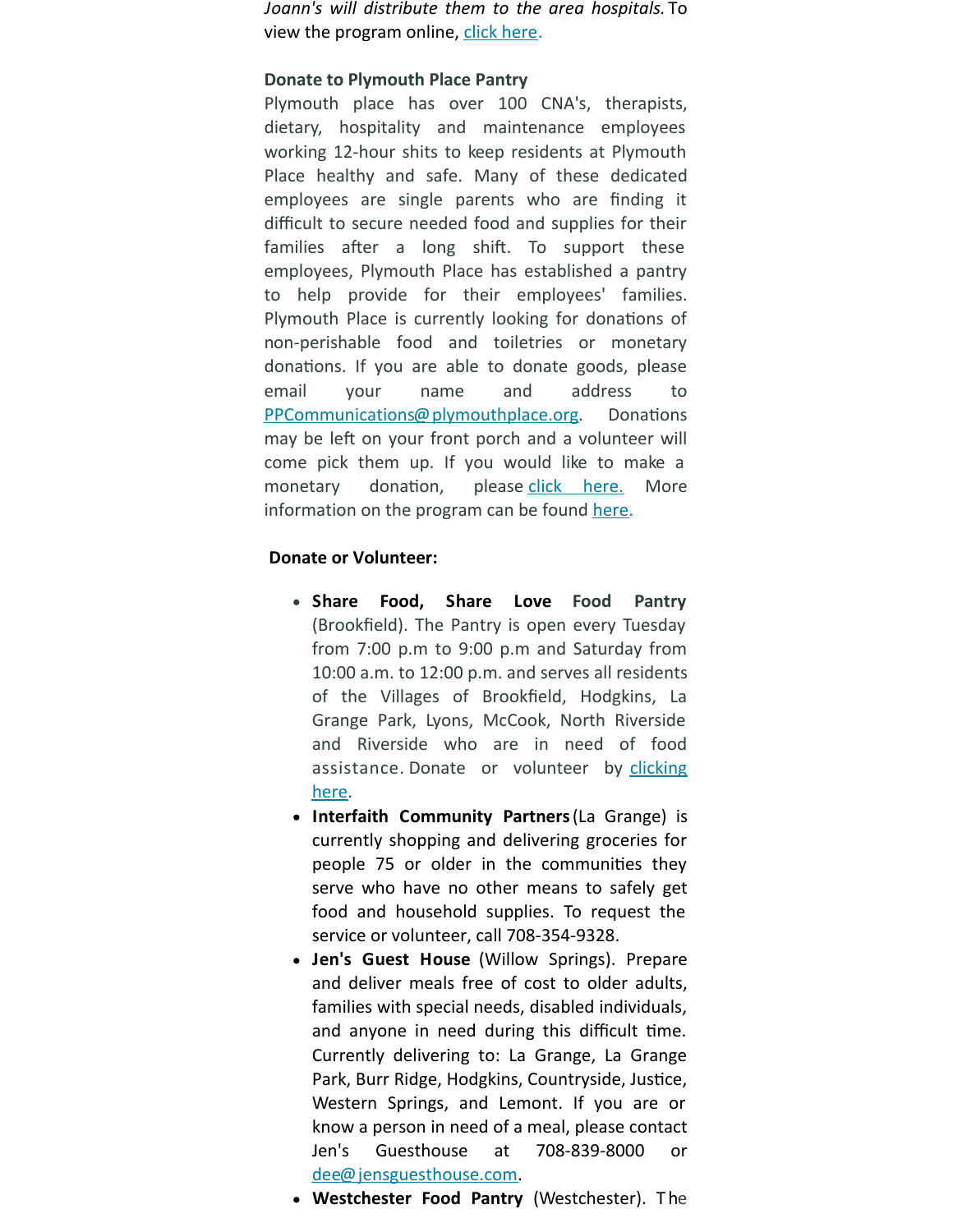Pantry is currently offering prepacked bags of food. They are open every Friday night from 5:30-7:30 p.m. Donations are needed. Click here for more [information.](http://www.westchesterfoodpantry.org/)

- **Provisio Township Meals on Wheels** is available for curbside pick-up. Pick-up is available at Proviso Community Café, 1609 36th Ave Melrose Park. Pick-up hours are 8:00 a.m. - 11:30 a.m. Monday - Friday. Prior to coming, seniors should call 708-316-7488 to confirm that food is still available. Seniors may choose from one hot meal or 5 frozen meals.
- **Francis Xavier Food Pantry** (La Grange) serves the 60526 & 60525 zip codes. Pick-ups are Tuesdays 9:30 - 11:00 a.m. For more information, click [here.](https://www.sfxlg.org/vnews/display.v/ART/59604c2b81487)

## **TODAY'S NEWS RELEASES FROM ILLINOIS.GOV**

Public Health Officials Announce 673 New Cases of [Coronavirus](https://www2.illinois.gov/Pages/news-item.aspx?ReleaseID=21303) Disease

### **VILLAGE HALL**

Village offices remain closed to walk-in traffic but staff remains in the office and ready to assist residents. Please call (708) 354-0225, email [info@LaGrangePark.org](mailto:info@LaGrangePark.org), or visit the Village website at [www.lagrangepark.org](http://www.lagrangepark.org.).

## **CANCELED PUBLIC EVENTS**

- April Youth Commission Meeting (April 13)
- Citizen's Police Academy (April 18 May 30)
- Planning & Zoning Commission Meeting (April 21)
- National Drug Take-Back Day (April 25)
- Community Clean-Up Day (May 2)

### **VILLAGE RESOURCES**

The Village has several resources available for residents. Click the links below for more information.

Food, [Household](http://www.lagrangepark.org/CivicAlerts.aspx?AID=194) Essentials & Takeout Resources Donate or [Volunteer](http://www.lagrangepark.org/CivicAlerts.aspx?AID=194) to Help Village [Emergency](http://www.lagrangepark.org/202/Emergency-Notifications) Alert System COVID-19 Information & Cook [County/IDPH](http://www.lagrangepark.org/505/Coronavirus-COVID-19#liveEditTab_propertiesTab) Contact Information